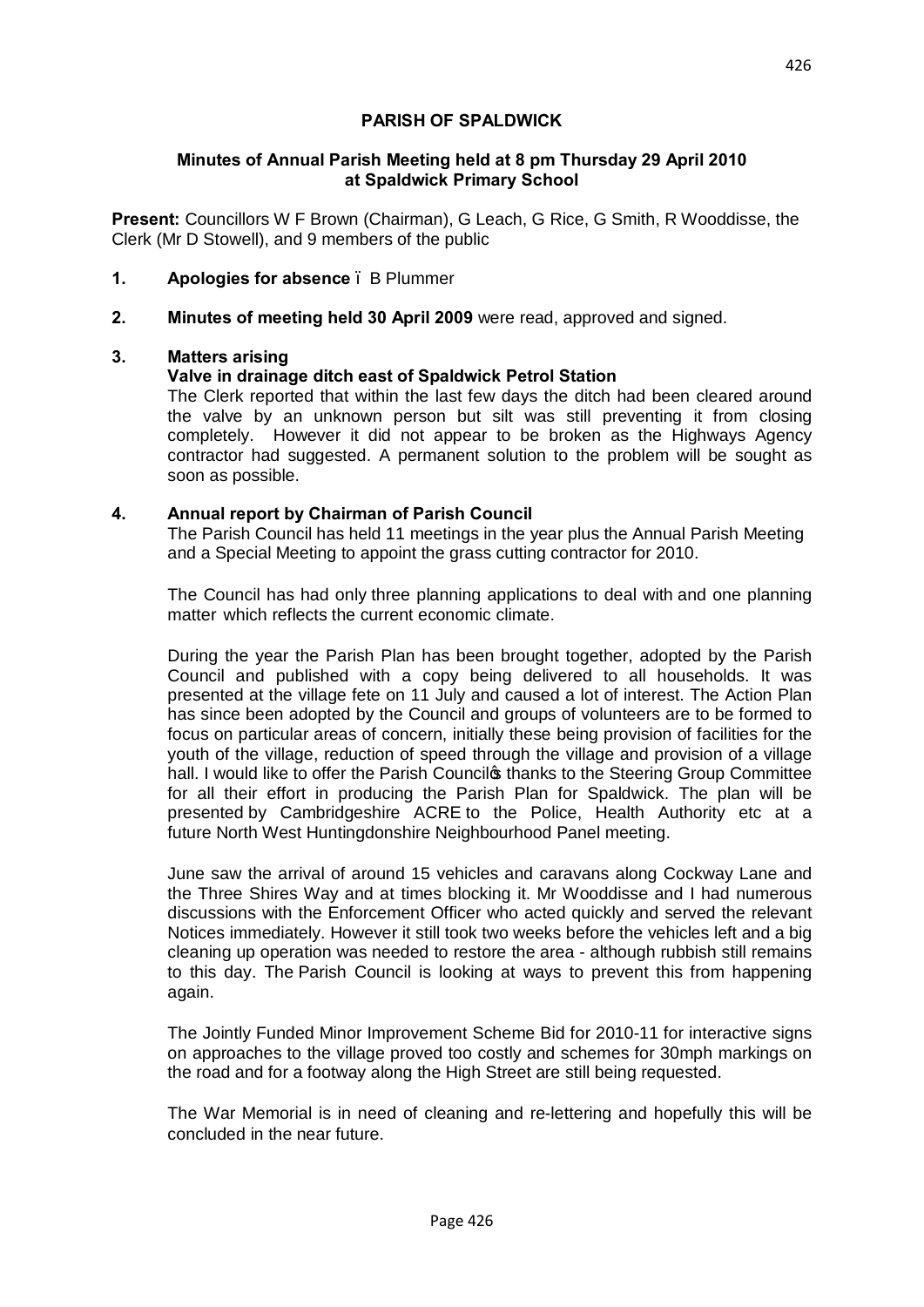The big Freeze caused problems in the village and surrounding areas especially when HDC cut back on gritting areas. However I think the village coped well on the whole with these adverse conditions.

Dog Fouling and Litter continue to be a big problem in the village with dog mess around the school and Ferriman Road being particularly bad. The clerk wrote a piece for February op edition of Spaldwick News and signs warning of penalties for dog fouling have been renewed around the village. Also despite Mr Stowellos best efforts litter is still a problem so there is more to be done to improve these areas.

The Parish Council has had two vacancies to fill with the resignations of Mr Keith Armer and Mr Jason Pope. These positions have been filled by Mr Grahame Leach and Mr Greg Rice.

During the year we have distributed the Christmas Charity money to six residents in Spaldwick and the council made contributions to the Churchyard maintenance costs and to Spaldwick Newsletter costs.

To conclude my report I would like to thank all the councillors for their work on the Parish Council and in particular Mr Plummer and Mr Pope for their input on the Parish Plan, Mr Johnson and Mr Wooddisse for delivering the Christmas Charity, Mr Smith for helping with the finances, and Mr Leach and Mr Rice for their work on the Village Hall Management Committee.

My biggest thanks goes to Mr Stowell for all his work in guiding the Parish Council through the year. On Radio Fours The Archers+it has been noted that Ambridges Parish Council meetings proceed without their clerk. Iom glad to say this is not the case here as David has been a big help to me. Thank You.

### **5. Parish Council Financial Report for year ended 31 March 2010**

The Clerk presented the accounts for the year 2009/2010, summarised as follows:-

|                                                                       | Parish Council Fund | <b>Charity Fund</b> |
|-----------------------------------------------------------------------|---------------------|---------------------|
| Balance brought forward at 1/4/09                                     | £51748.02           | £120.00             |
| Receipts                                                              | £10448.07           | £120.00             |
| Payments                                                              | £7965.67            | £120.00             |
| Balance carried forward at 31/3/10                                    | £54230.42           | £120.00             |
| The Parish Council balance at 31 March 2010 is allocated as follows:- |                     |                     |
| Village Hall & Playing Field project                                  |                     | £25000.00           |
| Ferriman Road Grounds Maintenance Fund                                |                     | £19798.37           |
| Parish Plan Grant                                                     | £.                  | 176.36              |
| <b>General Reserve</b>                                                |                     | £ 9255.69           |

### **6. Reports from other village organisations**

**Village Hall** Greg Rice reported that a new Management Committee had been elected at an Extraordinary General Meeting held in December 2009. The Committee has identified a preferred site and is seeking advice from the Parish Council as to its availability. They are looking at various types of building. Before any final decision is taken a public meeting will be held to discuss the plans and to seek agreement from those present.

**Carpet Bowls Club** Graham Smith reported that the club had 24 members with an average attendance of about 16. More members would be welcomed. In the past year they have won all the away matches. The club had also held a barbeque and a 10 pin bowling session.